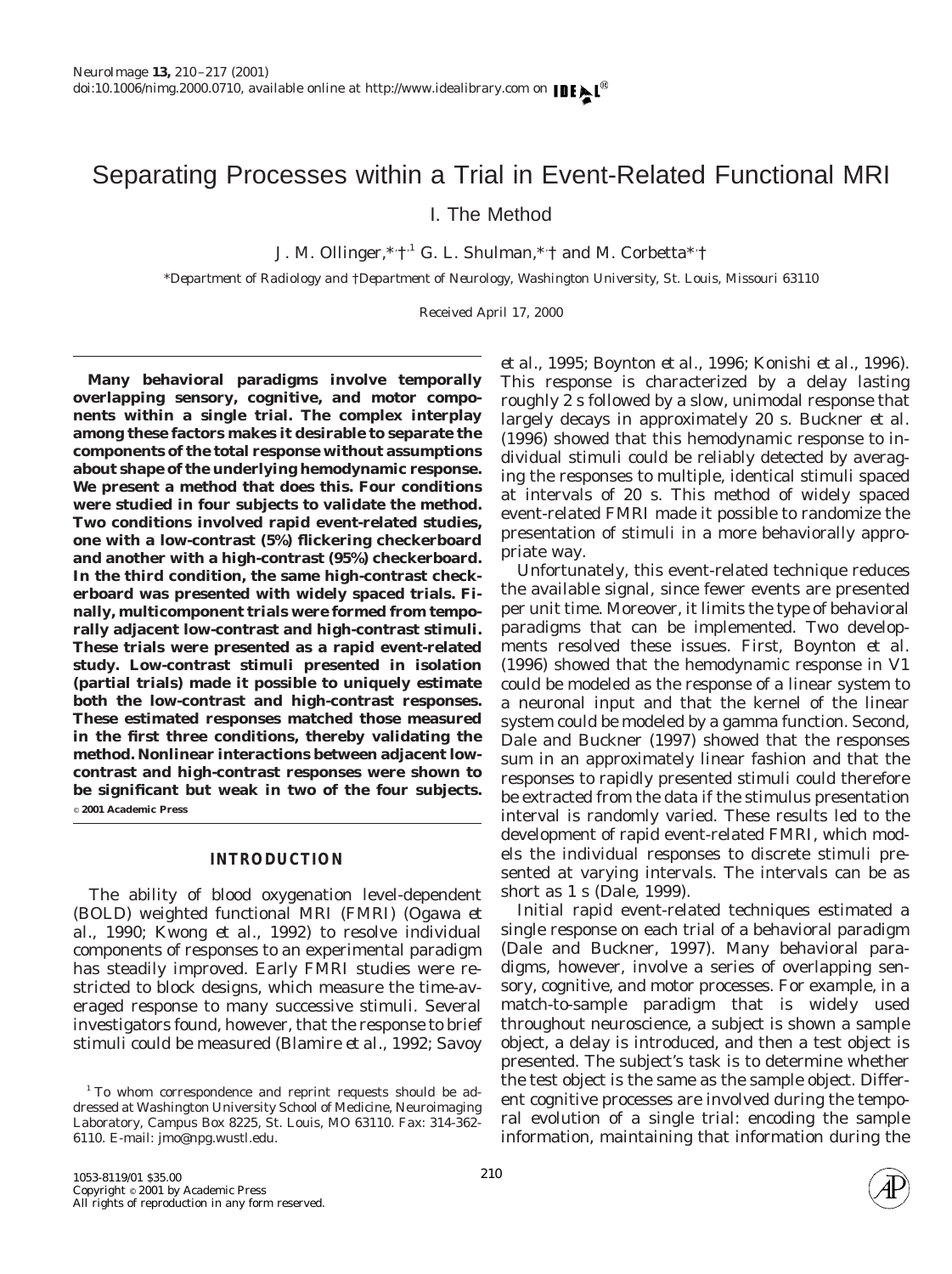delay interval, and matching that information to the test stimulus. Different brain regions may emphasize each process. It is therefore important to separate the signals during the different task intervals. Moreover, information is carried not only by the existence of a hemodynamic response, but also by its shape. For example, areas that encode the sample stimulus should show a relatively transient response while areas that maintain that information over the duration of the delay period should show a more sustained response. Therefore, it is important to estimate these responses without making any prior assumptions about their shape.

Current event-related techniques (Courtney *et al.,* 1997; Zarahn *et al.,* 1997) attempt to separate component responses within a trial by modeling each component with a regressor based on a mathematical model of the hemodynamic response. Several mathematical models have been proposed (Boynton *et al.,* 1996; Clark *et al.,* 1997; Dale and Buckner, 1997; Zarahn *et al.,* 1997; Aguirre *et al.,* 1998; Friston *et al.,* 1998). Since the shape of the hemodynamic response is known to vary across subjects and across regions of the brain (Lee *et al.,* 1995; Buckner *et al.,* 1996; Kim *et al.,* 1997; Schacter *et al.,* 1997; Buckner *et al.,* 1998), the magnitude of activation computed by these methods depends on the accuracy with which they model the hemodynamic response. This is not a problem if the observed BOLD response matches the expectations of the model. However, any deviation from the expected form of the response reduces the estimated magnitude of the response, and large deviations can lead to missed activations. Moreover, if deviations from the model are more pronounced for certain conditions in an experiment (e.g., because those conditions produce changes in the shape of the response that are not accurately modeled), then the magnitude of the response for these conditions will be underestimated, producing a biased analysis that incorrectly characterizes the effect of task variables on the BOLD response.

We show here that successive hemodynamic responses can be estimated without making shape assumptions by mixing *compound* trials with *partial* trials. We define compound trials as trials that elicit two or more distinct responses with starting points separated by fixed intervals. Partial trials elicit only an initial subset of these responses. The interval between successive trials of either type is randomly varied. The time courses of the responses to each component of the compound trial can then be estimated using a linear model. We call such studies *compound event-related* studies. In this paper, we present the method and evaluate it in a study of four subjects. Methods for analyzing the resulting time courses are presented in a companion paper (Ollinger *et al.,* 2001).

# **METHODS**

## **Estimation of Time Courses**

The first step in the analysis is to estimate each point of each BOLD response. If the trials are widely spaced, this is equivalent to simply averaging across trials. In the more general case of rapidly presented trials (Buckner *et al.,* 1996), the general linear model (Friston *et al.,* 1995; Petersson *et al.,* 2000) can be used. This approach models the data at each point as the sum of one or more effects. For a given voxel, this leads to the expression for the data at time *i* of  $y_i = a_{i0}b_0 +$  $a_{i1}b_1 + \ldots + a_{iM-1}b_{M-1} + \epsilon_i$ , where  $b_m$  is *m*th variable to be estimated,  $a_{i,m}$  is a weight that relates it to the data at time  $i$ ,  $\epsilon$ <sub>i</sub> is random noise, and *M* is the number of modeled effects. The sample times *i* correspond to the acquisition of single volumes at intervals given by the repetition time (TR). This equation is usually written in matrix form as  $Y = Ab + \epsilon$ , where *Y* is the observed data, *b* is a vector of effects being modeled,  $\epsilon$ is a vector of noise samples, and *A* is the *design matrix* of coefficients relating the modeled parameters to the observed data. Time courses can be estimated by appropriately defining the design matrix and then inverting the model using the relationship  $\hat{\boldsymbol{b}} = (\boldsymbol{A}^T \boldsymbol{A})^{-1} \boldsymbol{A}^T \boldsymbol{Y}$ (Beck and Arnold, 1977). As illustrated in Fig. 1, this is done by placing a one in the row corresponding to the time at which each image is acquired and in the column corresponding to the appropriate point of the hemodynamic response. Inverting the model yields estimates of the time course at each point. In mathematical terms, this method uses a basis set consisting of delayed delta functions, one for each point in the BOLD response. This basis set spans the space of all possible responses and is therefore insensitive to changes in the shape of the response. It only assumes that the same BOLD response is measured for each trial of the same type. The model can be solved if the portion of the design matrix corresponding to the estimated time courses (the effects of interest) has full rank, i.e., if no column of the design matrix can be expressed as the weighted sum of any other set of columns.

Linear models are applied to compound trials as shown in Fig. 2. In this example, each trial consists of the sequential presentation of two stimuli. For the sake of exposition, we assume that this is a match-tosample paradigm where the compound trials consist of a sample stimulus followed two TRs later by the test stimulus. The hemodynamic response to these stimuli is given by *h*(*t*). The trial is repeated every nine TRs. Averaging across trials yields an estimate of the average BOLD time course *y*(*t*). An equation can be written that relates each measurement of this average to the sum of the hemodynamic responses occurring at that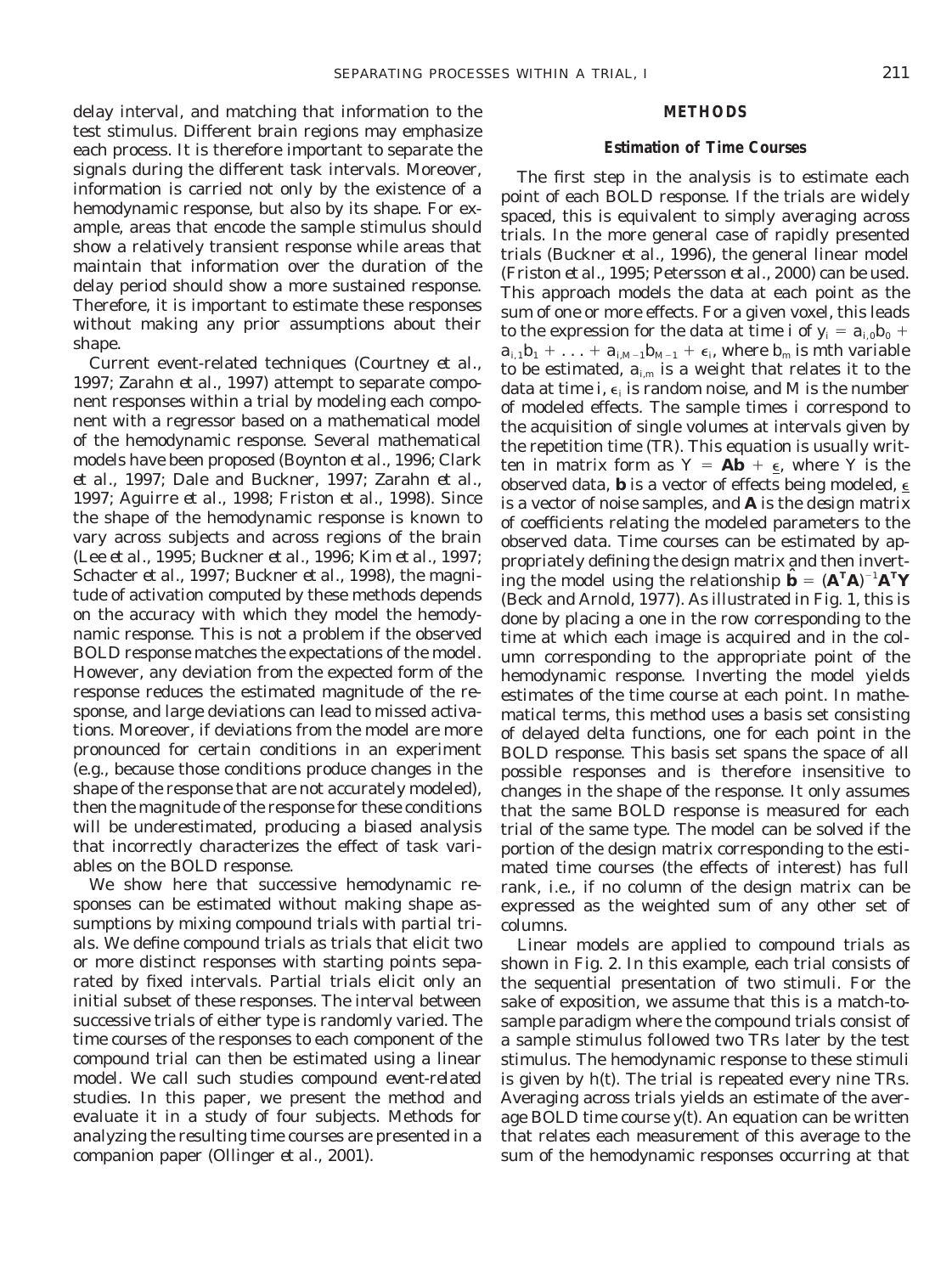

**FIG. 1.** Three representations of the linear model for a mock experiment with a single stimulus followed by the acquisition of a time series of data consisting of seven points. The model includes the hemodynamic response and a linear trend. (A) Basic equations relating the observed data *y* at point *i* to the hemodynamic response  $(h)$ , a linear trend (slope *m* and intercept *c*), and the noise ( $\epsilon$ ). The matrix form of this equation is shown at the bottom of A. This matrix representation is expanded in B to show the definition of the design matrix. Since the dimensions of the design matrix are usually large (with hundreds to thousands of rows), it is represented pictorially in C, where each matrix element is represented by a rectangular block of pixels whose magnitude is represented by a gray level. The columns of this image represent the effects in the model while the rows represent volumes of measured data.

time. As shown in Fig. 2A, this approach yields nine equations and 14 unknowns, so a unique estimate of the time courses cannot be found.

The number of equations can be increased as shown in Fig. 2B. Here, the sample stimulus is presented every seven TRs, but the test stimulus is omitted after alternate samples to form partial trials. The measured

time course can be averaged again, this time over each pair of compound trials and partial trials. This approach yields 14 equations and 14 unknowns, so the time courses can be uniquely estimated. In general, the time courses can be separated if there are enough independent equations to uniquely estimate each point in each time course.



**FIG. 2.** Diagram showing the analysis of data from a match-to-sample study without partial trials (A) and a study with partial trials (B). The top row shows the underlying hemodynamic response *h*(*t*), where *t* is time, the second row shows the measured BOLD response, and the third row shows the average BOLD response to a single trial  $\bar{y}(t)$ . Each trial consists of two stimuli, the sample (smpl) and the test (tst). The sample stimulus is presented at seven TR intervals. In A, every presentation of the sample is followed two TRs later by the presentation of test stimulus. This yields data representing nine unique combinations of the sample and test responses, i.e., 9 equations and 14 unknowns. Therefore, the time courses cannot be uniquely estimated. In B, partial trials are created by omitting the test stimulus after every other presentation of the sample. This yields five additional unique combinations of the sample and test responses*,* i.e., 14 equations and 14 unknowns. Therefore, the time courses can be uniquely estimated.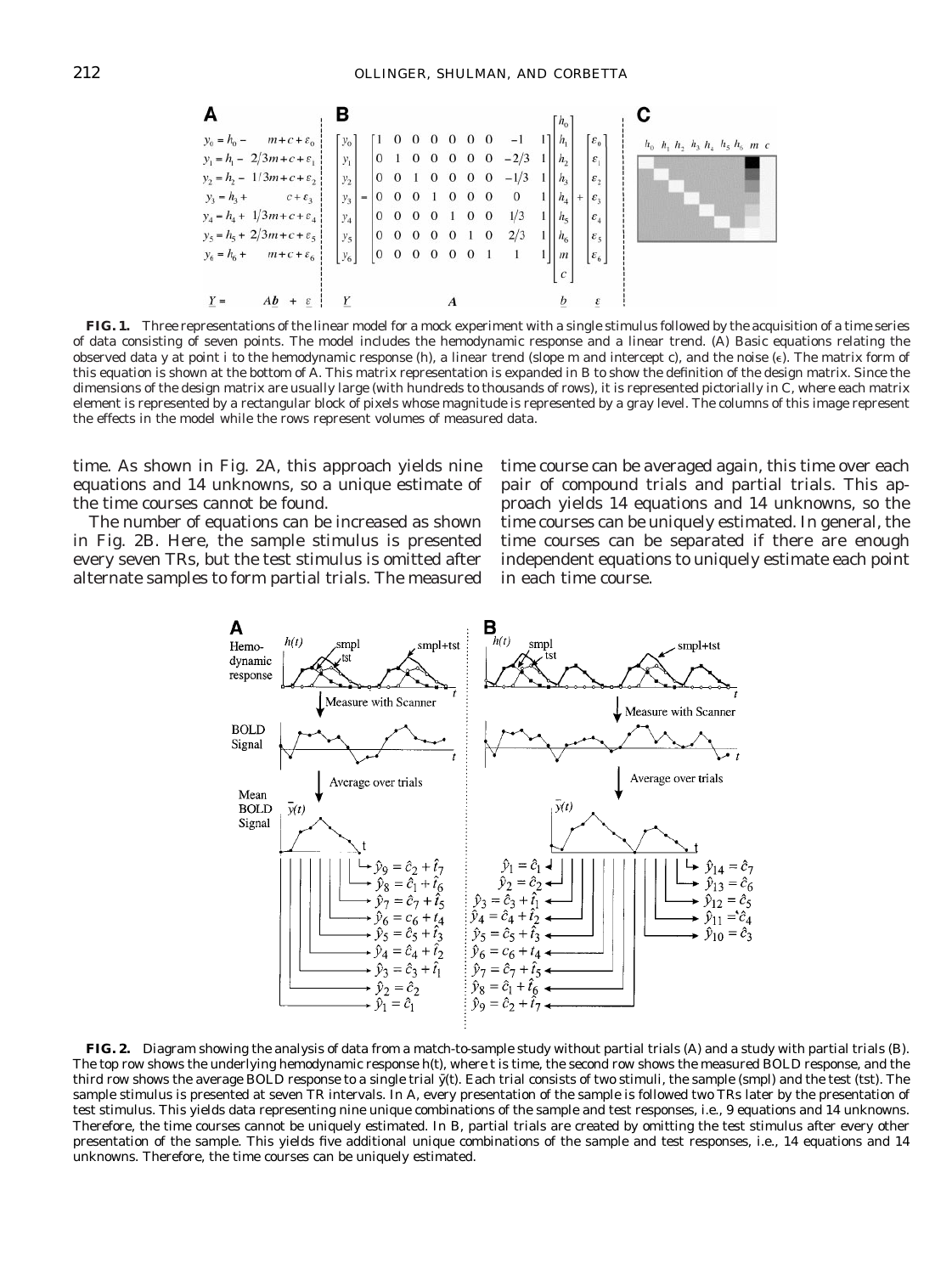Two modifications to this simple paradigm are required in practice. First, behavioral and statistical power considerations make it desirable to space the compound trials closely together. Therefore, we present the trials rapidly so that the responses to successive compound trials overlap. This requires that we vary the intertrial interval in order to estimate the time courses (Dale and Buckner, 1997). Second, the partial trials are randomly interspersed among the compound trials. It is critically important that subjects are unable to predict whether a trial is going to be a compound or partial trial. Mixing the partial and compound trials increases the likelihood that most of the cognitive processes during a partial trial are the same as the cognitive processes during the first component of a compound trial.

The method can be summarized as follows. The experimental paradigm must consist of two types of trials: compound trials where all hemodynamic responses occur at fixed intervals with respect to each other and partial trials in which only the initial subset of responses occur. The intertrial intervals among all trial types should be varied over a range of values for behavioral and statistical reasons. Partial trials are inserted randomly in the paradigm. The optimum fraction of partial trials and the optimum range of intertrial intervals are determined from statistical considerations as discussed below.

The baseline of the estimated BOLD responses depends on the details of how the experimental paradigm is coded into the design matrix. If the entire design matrix has full rank and the regressors for the effects of interest are nonnegative, the baseline is represented by the intercept term of the linear trend. The estimated time courses represent departures from this baseline and therefore have a mean starting value of zero. Intuitively, the baseline represents the control state of the experiment, i.e., the state of the brain when none of the transient effects in the model is present. For example, if a fixation crosshair is present at all times except during task presentations, the baseline represents the mean, non-BOLD signal plus whatever BOLD response the fixation point elicits.

The interpretation of the baseline changes if there is a single dependency among the columns in the design matrix. This usually occurs when the sum across a subset of the columns representing the effects of interest is equal to the sum across a subset of the columns representing mean values. In this case, the design matrix does not have full rank but the model can still be uniquely inverted if a constraint is added. This is done by adding a constant to the effects of interest at each row such that their sum is zero. The baseline now becomes the mean of the BOLD signal (rather than the "resting" state), so each estimated time course has a nonzero starting point.



**FIG. 3.** The mixed trial paradigm. In compound trials, low-contrast (5% contrast ratio) and high-contrast (95% contrast ratio) stimuli were presented in consecutive, 7.1 s intervals. Twenty-five percent of the trials were partial trials in which only the low-contrast stimulus was presented. The interval between trials was randomly varied among 2.4, 4.7, and 7.1 s (one, two, and three TRs).

## **Experimental Methods**

Four subjects were studied to characterize the method.

# *Subjects*

Subjects were recruited from the Washington University community in return for payment. All were right-handed, had normal or corrected-to-normal vision, and reported no history of significant neurological problems. Subjects provided informed consent in accordance with the guidelines set by the Washington University Human Studies Committee.

## *Stimuli*

Five-hertz flickering checkerboards were presented bilaterally (the checkerboards were 40° "wedges" presented at an eccentricity of 3 to 7°) at two contrast levels. The low-contrast stimulus had a 5% contrast and the high-contrast stimulus had a 95% contrast. Stimuli were presented for durations of 4.72 s (two TRs, where the TR is 2.36 s). The stimuli were presented in four distinct experimental designs to each subject. In the first, the high-contrast stimulus was presented in a widely spaced event-related paradigm with ITIs of 14.2 s. In the second design, the highcontrast stimuli were presented in a rapidly presented ER paradigm with the ITIs uniformly distributed across intervals of 2.4, 4.7, and 7.1 s. These ITIs correspond to stimulus-onset asynchronies of 7.1, 9.4, and 11.8 s. The third design had the same timing as the second but used the low-contrast stimulus rather than the high-contrast stimulus. The fourth design was a compound event-related design consisting of 75% compound trials and 25% partial trials as shown in Fig. 3. The compound trials consisted of a low-contrast stimulus for 4.7 s followed immediately by a high-contrast stimulus lasting 4.7 s. The partial trials consisted of only the low-contrast stimulus. The ITIs were uniformly distributed with values of 2.4, 4.7, and 7.1 s. Scans of the four designs were randomly intermixed.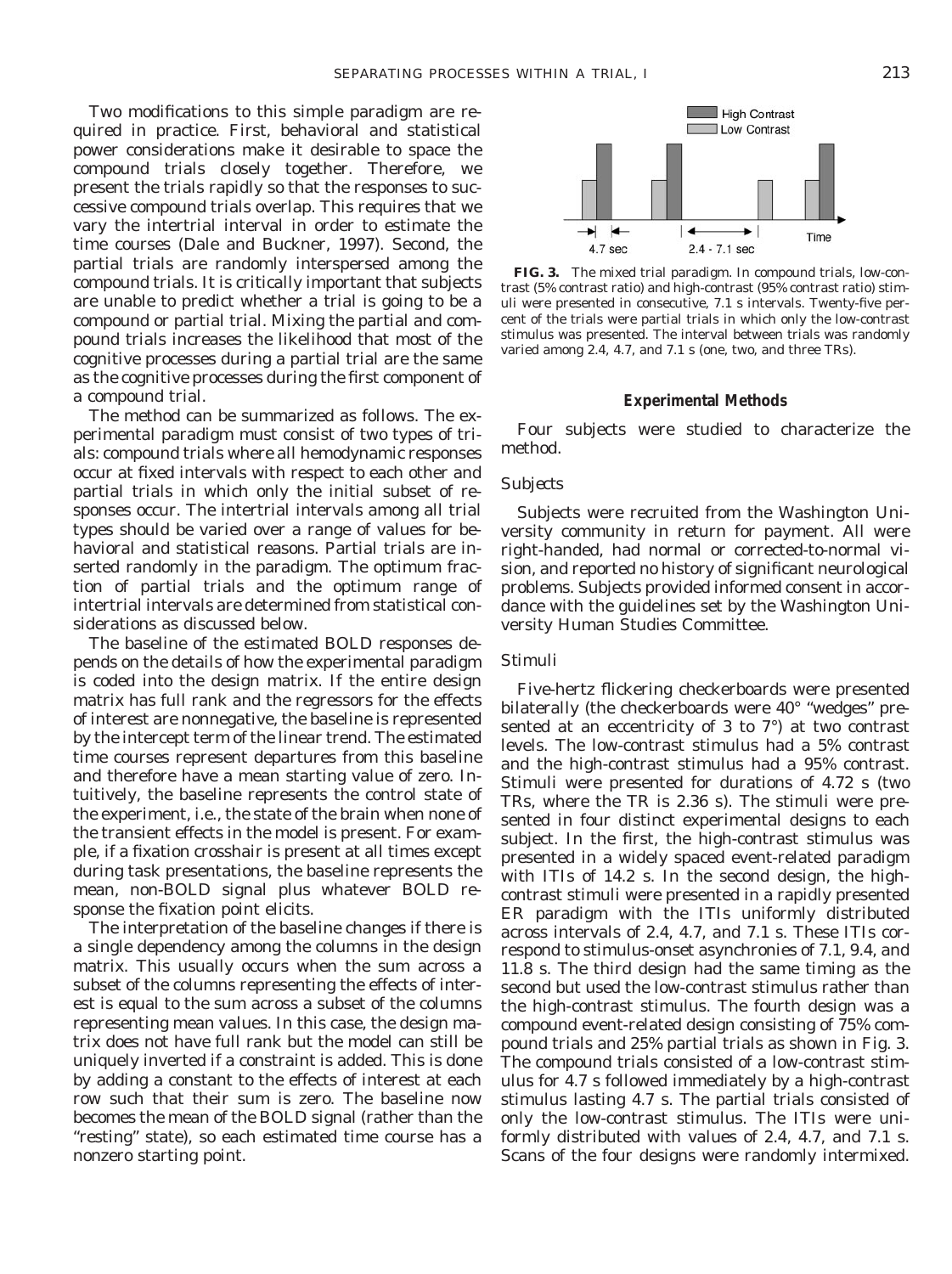Stimuli were presented using a Power Macintosh computer and an LCD projector (Sharp, Model XGE850), which projected stimuli on a screen placed at the head of the bore. The screen was viewed through a mirror attached to the head coil.

#### *Image Acquisition*

FMRI scans were collected on a Siemens 1.5-Tesla Vision system, using an asymmetric spin-echo echoplanar sequence sensitive to BOLD contrast  $TR =$ 2.36 s, readout delay (for BOLD weighting) of 50 ms, flip angle =  $90^{\circ}$ ] (Ogawa *et al.*, 1990). During each scan, 128 volumes of 16 contiguous 8-mm axial slices were acquired at a  $3.75 \times 3.75$ -mm in-plane resolution, allowing complete brain coverage at a high signal-tonoise ratio (Conturo *et al.,* 1996). Functional images were acquired parallel to the AC–PC plane in each subject after prescribing slice position based on automatic measurements of rotation, translation, and tilt of the initial images to an average  $(n = 12)$  MP-RAGE anatomical image (target) representation of the atlas of Talairach and Tournoux (1988). Structural images were acquired using a sagittal MP-RAGE sequence, optimized for contrast-to-noise ratio and resolution (Epstein *et al.*, 1994) (repetition time  $TR = 9.7$  ms, echo time TE = 4 ms, flip angle =  $12^{\circ}$ , inversion time TI = 300 ms).

# *Nonlinearities*

If the brain were a linear system, two presentations of the same stimulus with the second presentation delayed by  $\delta$  sampling intervals would elicit a response at sample *k* of  $y_k = h_k + h_{k-\delta}$ , where *h* is the response to a single stimulus presented in isolation. If the brain were nonlinear, the response would be different by an amount that depends on other stimuli that have been presented in the recent past. If we assume that this dependence is zero for responses that have largely decayed (which we will assume to have occurred in 20 s), we can write the response of a nonlinear system with two concurrent responses as  $y_k = h_k + h_{k-\delta} + g_{k,k-\delta}$ where  $g_{k,k-\delta}$  is the effect of the first stimulus, presented at time  $k - \delta$  on the response to the second stimulus presented at time *k*. We refer to these terms,  $g_{k,k-\delta}$ , as interaction terms. If we assume that the BOLD response decays after eight TRs (18.9 s), there would be 64 possible interactions between two hemodynamic responses and 512 interactions among three responses. These interaction terms can be estimated with a linear model. We hypothesize that these terms should account for a statistically significant portion of the variance if there is a significant degree of nonlinearity in the hemodynamic response.

We tested this hypothesis by including these interaction terms in the design matrix and then using the extra sum of squares principle to compute an *F* statis-



**FIG. 4.** Mean time courses for responses to low-contrast stimuli (top) and high-contrast stimuli (bottom) as estimated from rapid event-related designs, a compound event-related design, and a widely spaced event-related design.

tic over activated voxels in V1. The large number of possible interaction terms led us to use a two-stage approach. First, we combined the data from the widely spaced high-contrast design and the rapidly presented high-contrast design and then tested the significance of the interaction terms in the region drawn over V1. Significance  $(P < 0.5)$  would imply the presence of interactions among overlapping high-contrast responses. If these interaction terms were not significant  $(P > 0.05)$ , we assumed that interactions among the low-contrast responses would also be nonsignificant. We then jointly analyzed the data from all four designs with interaction terms included for overlapping lowcontrast and high-contrast responses. Again, an *F* test was used to test for interactions among the low- and high-contrast responses.

#### **RESULTS**

#### **Time Courses**

For each subject, regions of interest were formed from the voxels activated along the calcarine sulcus. Estimated time courses averaged across subjects are shown in Fig. 4. The time courses measured with the compound event-related design match those measured with rapid event-related designs for both the low-contrast and high-contrast stimuli. This concordance is noteworthy given that the high-contrast response is always measured as a sum with the low-contrast response for the condition involving compound trials. It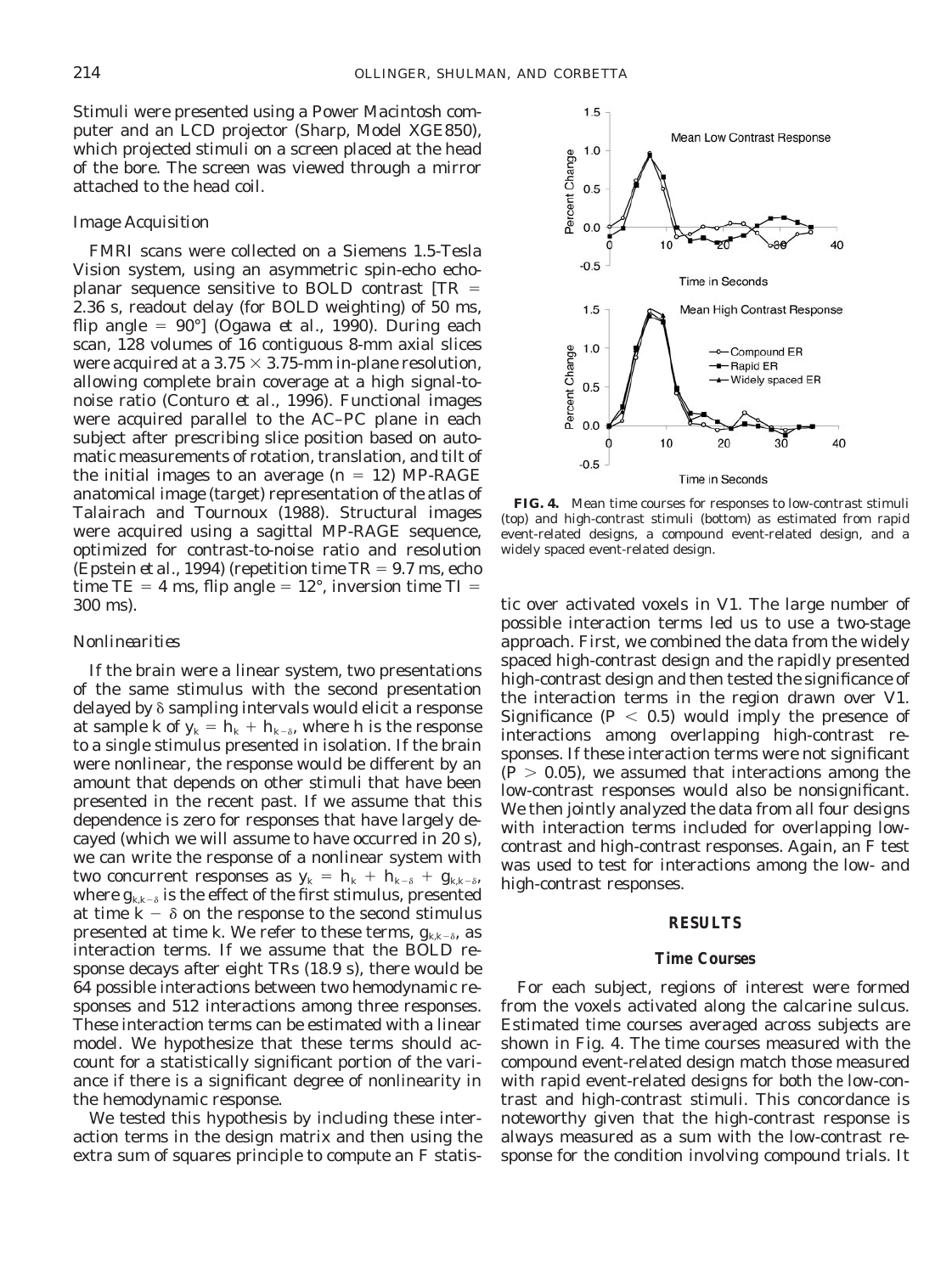

**FIG. 5.** Low-contrast and high-contrast time courses for all subjects. The means across subjects are shown by thick lines.

is also of interest that the time courses estimated with widely spaced trials match well those estimated with closely spaced trials. Figure 5 shows that the time courses vary significantly both across subjects and between the compound and single-component experiments within a subject. It is striking that the mean time courses converge to the same shape with only four subjects. This is consistent with other results in our laboratory (Miezin *et al.,* 2000). Notice also the absence of noise spikes in the estimated time courses. The correlation among the time points discussed in Ollinger *et al.* (2001) causes this "smooth" noise. As one would expect, this correlated noise averages out across subjects.

## **Nonlinearity**

The interaction terms used to model nonlinearities between overlapping high-contrast responses were not significant at the  $P = 0.05$  level as shown in Table 1. This lack of significance led us to assume that there were also no appreciable nonlinear interactions among low-contrast responses. Using this assumption, we combined all of the data from a given subject into a single model to test the significance of interactions between the low-contrast and high-contrast components of the compound trials. The interaction terms were significant for two subjects, s2 and s4, with *P* values of 0.033 and 0.028. These two subjects had the least typical time courses and the lowest *z* scores. These results suggest that nonlinearities are present, at least in some individuals. Two facts suggest that they are not an important confound in the presence of much more highly significant activations. First, although significant, the nonlinear terms were modest in

magnitude; and second, for the high-contrast stimulus, the time courses that were estimated from widely spaced trials closely match those estimated from rapidly presented and compound trials as shown in Fig. 4.

# **DISCUSSION**

This study demonstrates that the hemodynamic responses to contiguous stimuli can be accurately separated without making assumptions about the shape of the response. The time courses for both the low- and high-contrast checkerboards estimated from the compound design closely matched those estimated from the rapidly presented design. This correspondence is par-

#### **TABLE 1**

*F* Statistics Averaged over V1 and Their Corresponding *P* Values for the Analysis of Nonlinearities

|                        | High-contrast/high-<br>contrast interaction |                | Low-contrast/high-<br>contrast interaction |                |
|------------------------|---------------------------------------------|----------------|--------------------------------------------|----------------|
|                        | F                                           | $P$ value      | F                                          | $P$ value      |
| Subject 1              | $F(16,672) = 1.23$                          | 0.238          | $F(33, 1343) = 1.03$                       | 0.428          |
| Subject 2              | $F(16, 440) = 1.28$                         | 0.208          | $F(31.1229) = 1.53$                        | 0.033          |
| Subject 3<br>Subject 4 | $F(16,672) = 1.19$<br>$F(16,672) = 1.04$    | 0.267<br>0.411 | $F(34,1806) = 1.28$<br>$F(34,1902) = 1.52$ | 0.134<br>0.028 |

*Note. F* statistics were computed using the extra sum of squares principal to test whether the interaction terms accounted for a significant fraction of the variance. The high-contrast/high-contrast interaction used the data from both high-contrast experiments to test interactions between successive high-contrast responses. The low-contrast/high-contrast interaction used all of the data to test interactions between overlapping low-contrast and high-contrast responses.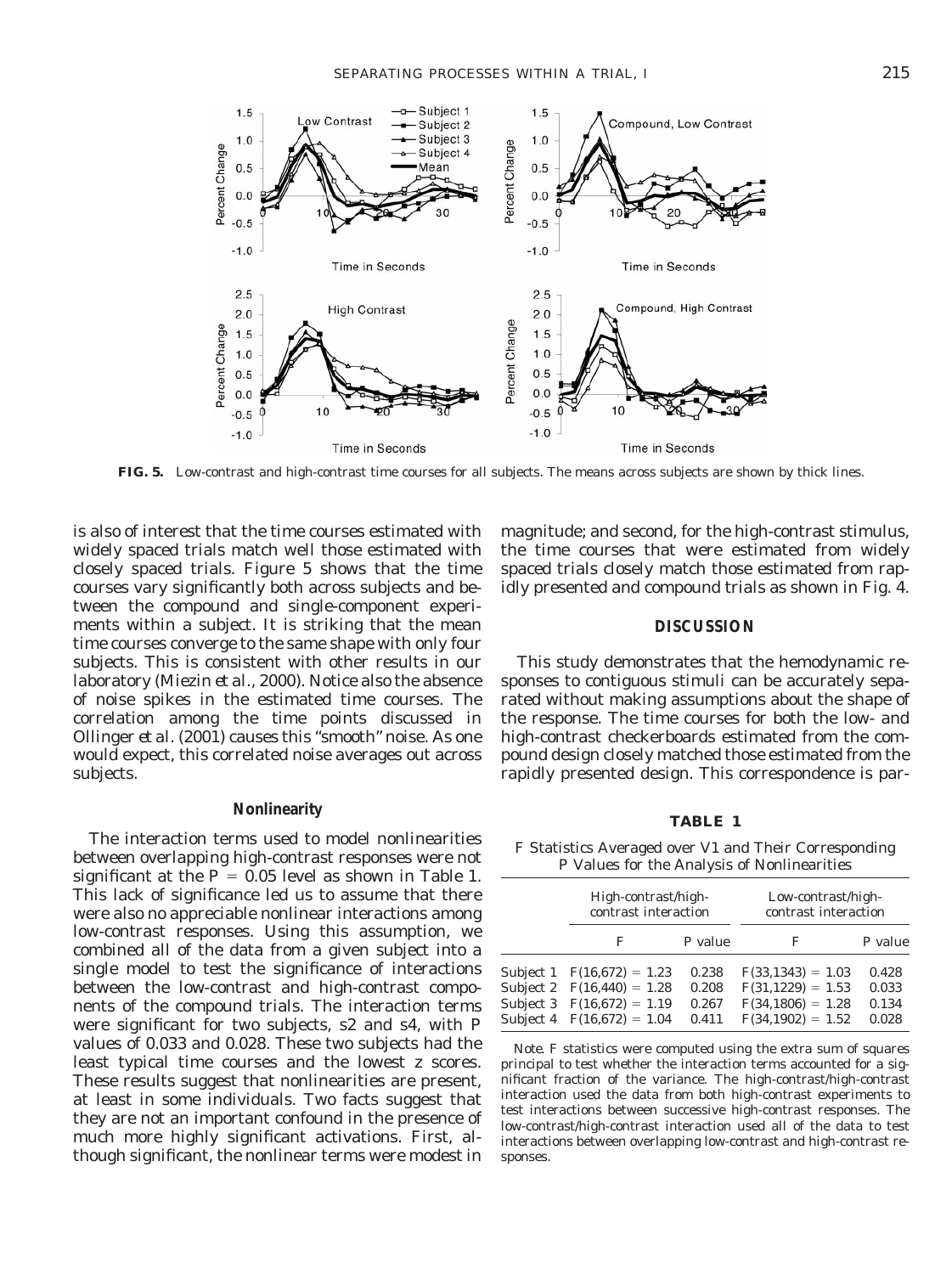ticularly impressive for the high-contrast checkerboard, since for the compound trials the high-contrast checkerboard only occurred adjacent in time to the low-contrast checkerboard. This technique should therefore be valuable in separating task-related or cognitive processes that occur in different time intervals, such as separating the response to an attentional cue from the subsequent modulation produced by that cue in a test stimulus. More generally, this technique can separate processes involved in task preparation from those involved in task execution.

The correspondence of the time courses for the highcontrast checkerboards between the rapidly presented and compound trial studies also implies that any nonlinear low-contrast/high-contrast interactions on compound trials were small in magnitude. The statistical analysis indicated that this effect was weak but significant  $(P < 0.05)$  in two of the four subjects. Furthermore, the estimated time course for the high-contrast checkerboard was very similar whether the trials were widely or closely spaced, which indicates that any nonlinear interactions were small in magnitude. No subject showed significant high-contrast/high-contrast interactions in the high-contrast study, where ITIs ranged from 2.4 to 7.1 s (one to three TRs).

Miezin *et al.* (2000) have shown that closely spaced event-related designs yield magnitudes roughly 17% lower than widely spaced designs. This study, however, used a flickering checkerboard with a 95% contrast ratio for all trials, while the low-contrast trials used here had a contrast ratio of only 5%. Therefore, the weakness of low-contrast/high-contrast interactions in the present study suggests that the degree of nonlinearity is dependent on the intensity of the stimulus. The absence of high-contrast/high-contrast interactions in the present study may reflect a different factor. The current study used a uniform distribution of ITIs (2.4–7.1 s), while the Miezin *et al.* study used an exponential distribution that emphasized shorter ITIs. It is possible that nonlinearities may be produced when a series of trials involving short ITIs (e.g.,  $\leq$ 3 s) allows several hemodynamic responses to accumulate.

The analysis presented here differs from that of Buckner *et al.* (1998) in that the fixation task is not explicitly coded. In that work, the stimulus paradigm was required to be counterbalanced such that each ordering of sequential tasks was repeated an equal number of times. The time course could then be extracted by taking the difference of the task and fixation time courses. This constraint cannot be met by multicomponent trials and indeed is not necessary in general. We assume that the subject is always engaged in a "control task" when not performing the experimental task. Activations due to this control task are therefore part of the baseline signal, which is implicitly estimated as part of the mean, and the activations are modeled as departures from this baseline. Therefore,

the control task never appears explicitly in the design matrix. This approach can be extended to experiments with more than one control task by blocking the control tasks, modeling these control states as a block effect, and then defining activations as departures from the appropriate control state. It is still necessary, however, to model one control state as a baseline state to obtain an invertable design matrix.

In summary, the proposed method can be used to separate the hemodynamic responses to neural events that occur in a fixed sequence within a compound trial without making any assumptions about the shape of the hemodynamic response. The only restriction is that the experimental paradigm includes partial trials that are cognitively equivalent to the initial stage of the compound trials. This result is significant for two reasons. First, the shape of the BOLD response is known to vary across the brain and across subjects, so shape assumptions confound these variations with variations in the response magnitude. This biases the relative importance of different responses. Second, these variations are sometimes related to the underlying pattern of neuronal activity. Analyses that account for variations in shape may lead to different conclusions about the function of an area than analyses that assume a shape (Shulman *et al.,* 1999; Corbetta *et al.,* 2000).

# **ACKNOWLEDGMENTS**

This work was supported by Grants EY00379 and EY12148 from the National Institutes of Health and by a grant from the McDonnell Center for Higher Brain Function. The authors thank Dr. Thomas Conturo and Dr. Erbil Akbudak for the MRI pulse sequence development and Dr. Abraham Snyder for the development of the preprocessing software. We also thank Dr. Randy Buckner and Dr. Mark McAvoy for a careful reading of the manuscript. Finally, we thank the referees for their useful suggestions.

## **REFERENCES**

- Aguirre, G. K., Zarahn, E., and D'Esposito, M. 1998. The variability of human, BOLD hemodynamic responses. *NeuroImage* **8:** 360– 369.
- Beck, J. V., and Arnold, K. J. 1977. *Parameter Estimation in Engineering and Science.* Wiley, New York.
- Blamire, A. M., Ogawa, S., Ugurbil, K., Rothman, D., *et al.* 1992. Dynamic mapping of the human visual cortex by high-speed magnetic resonance imaging. *Proc. Natl. Acad. Sci. USA* **89:** 11069– 11073.
- Boynton, G. M., Engel, S. A., Glover, G. H., and Heeger, D. J. 1996. Linear systems analysis of functional magnetic resonance imaging in human V1. *J. Neurosci.* **16**(13): 4207–4221.
- Buckner, R. L., Bandettini, P. A., O'Craven, K. M., Savoy, R. L., *et al.* 1996. Detection of cortical activation during averaged single trials of a cognitive task using functional magnetic resonance imaging [see comments]. *Proc. Natl. Acad. Sci. USA* **93**(25): 14878–14883.
- Buckner, R. L., Goodman, J., Burock, M., Rotte, M., *et al.* 1998. Functional–anatomic correlates of object priming in humans revealed by rapid presentation event-related fMRI. *Neuron* **20**(2): 285–296.